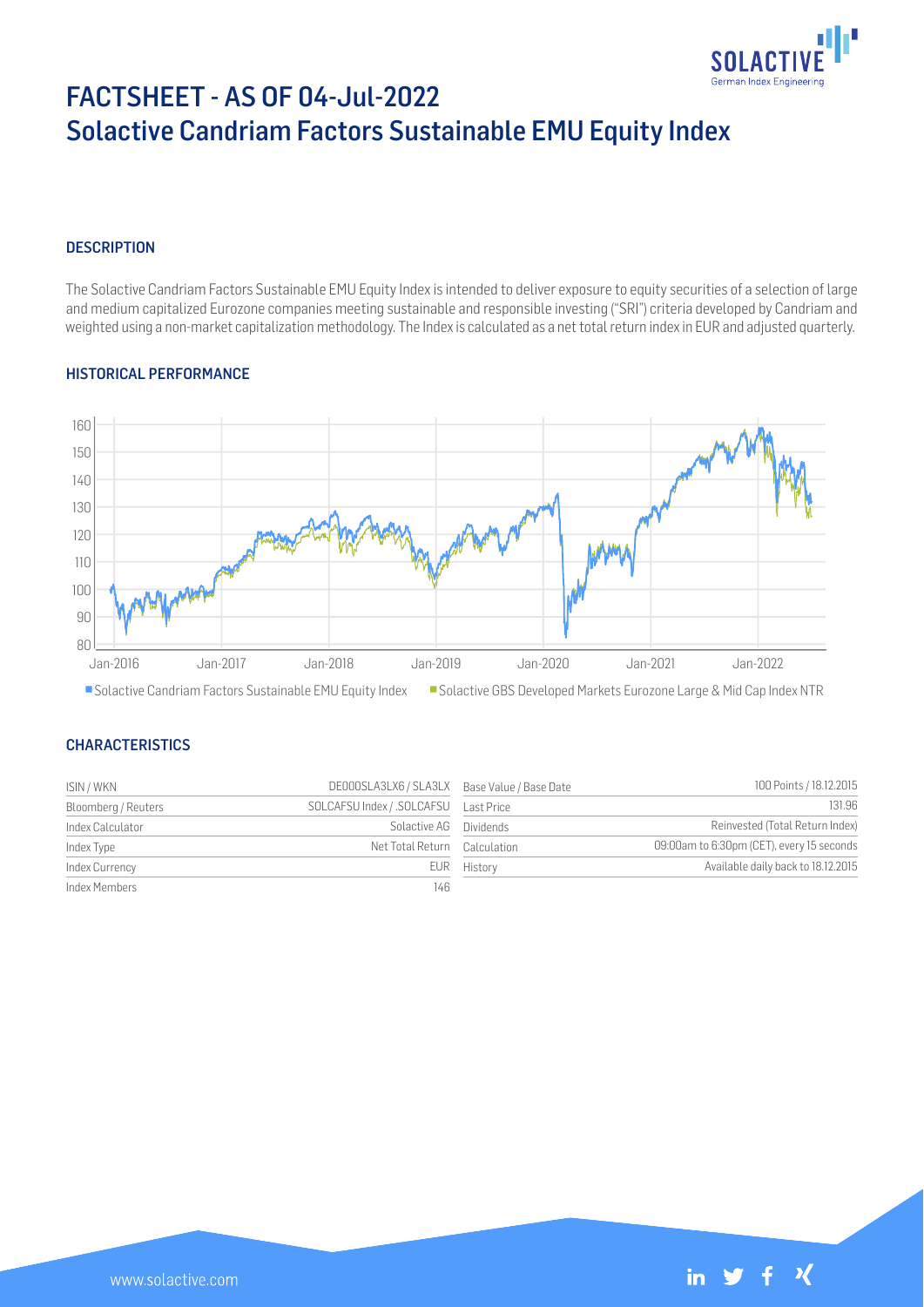

### **STATISTICS**

| <b>EUR</b>         | 30D       | 90D        | 180D      | 360D                  | YTD        | Since Inception       |
|--------------------|-----------|------------|-----------|-----------------------|------------|-----------------------|
| Performance        | $-8.80\%$ | -9.67%     | $-16.95%$ | $-9.89\%$             | $-15.16\%$ | 31.96%                |
| Performance (p.a.) |           |            |           |                       |            | 4.33%                 |
| Volatility (p.a.)  | 21.82%    | 18.81%     | 22.64%    | 18.24%                | 22.47%     | 18.11%                |
| High               | 146.21    | 148.00     | 158.95    | 158.95                | 158.95     | 158.95                |
| Low                | 130.83    | 130.83     | 130.83    | 130.83                | 130.83     | 82.37                 |
| Sharpe Ratio*      | $-3.06$   | $-1.77$    | $-1.36$   | $-0.52$               | $-1.21$    | 0.27                  |
| Max. Drawdown      | $-10.52%$ | $-11.60\%$ | $-17.69%$ | $-17.69%$             | $-17.69%$  | $-38.95%$             |
| VaR 95 \ 99        |           |            |           | $-33.2\%$ \ $-56.5\%$ |            | $-26.5\%$ \ $-56.5\%$ |
| CVaR 95 \ 99       |           |            |           | $-47.1\%$ \ $-68.6\%$ |            | $-45.5\%$ \ $-84.8\%$ |

\* Up to 31 December 2021, ex-post Sharpe ratios use as input for the risk free rate term the London Inter-Bank Offered rates in the respective currencies of the index and at a term equal to the observation period. From 3 J 2022 onwards, Sharpe ratios will be / are calculated using as reference risk free rate input the overnight replacement rate for these currencies, namely SONIA (for GBP), SOFR (for USD) and EURIBOR Overnight (for EUR).

#### STATISTICS - GBS - Solactive GBS Developed Markets Eurozone Large & Mid Cap Index NTR

| <b>EUR</b>         | 30D       | 90D       | 180D       | 360D                  | YTD       | Since Inception       |
|--------------------|-----------|-----------|------------|-----------------------|-----------|-----------------------|
| Performance        | $-8.74%$  | $-10.67%$ | $-20.10%$  | $-13.86%$             | $-18.62%$ | 26.65%                |
| Performance (p.a.) |           |           |            |                       |           | 3.68%                 |
| Volatility (p.a.)  | 23.46%    | 20.87%    | 25.04%     | 20.52%                | 24.82%    | 18.56%                |
| High               | 1186.64   | 1202.61   | 1338.60    | 1338.60               | 1338.60   | 1338.60               |
| Low                | 1062.87   | 1062.87   | 1062.87    | 1062.87               | 1062.87   | 697.48                |
| Sharpe Ratio*      | $-2.84$   | $-1.73$   | $-1.44$    | $-0.66$               | $-1.32$   | 0.23                  |
| Max. Drawdown      | $-10.43%$ | $-11.62%$ | $-20.60\%$ | $-20.60\%$            | -20.60%   | $-38.36%$             |
| VaR 95 \ 99        |           |           |            | $-34.3\%$ \ $-62.7\%$ |           | $-28.2\%$ \ $-58.7\%$ |
| CVaR 95 \ 99       |           |           |            | $-52.1\%$ \ $-71.3\%$ |           | $-47.0\%$ \ $-83.0\%$ |
|                    |           |           |            |                       |           |                       |

#### COMPOSITION BY CURRENCIES

# COMPOSITION BY COUNTRIES









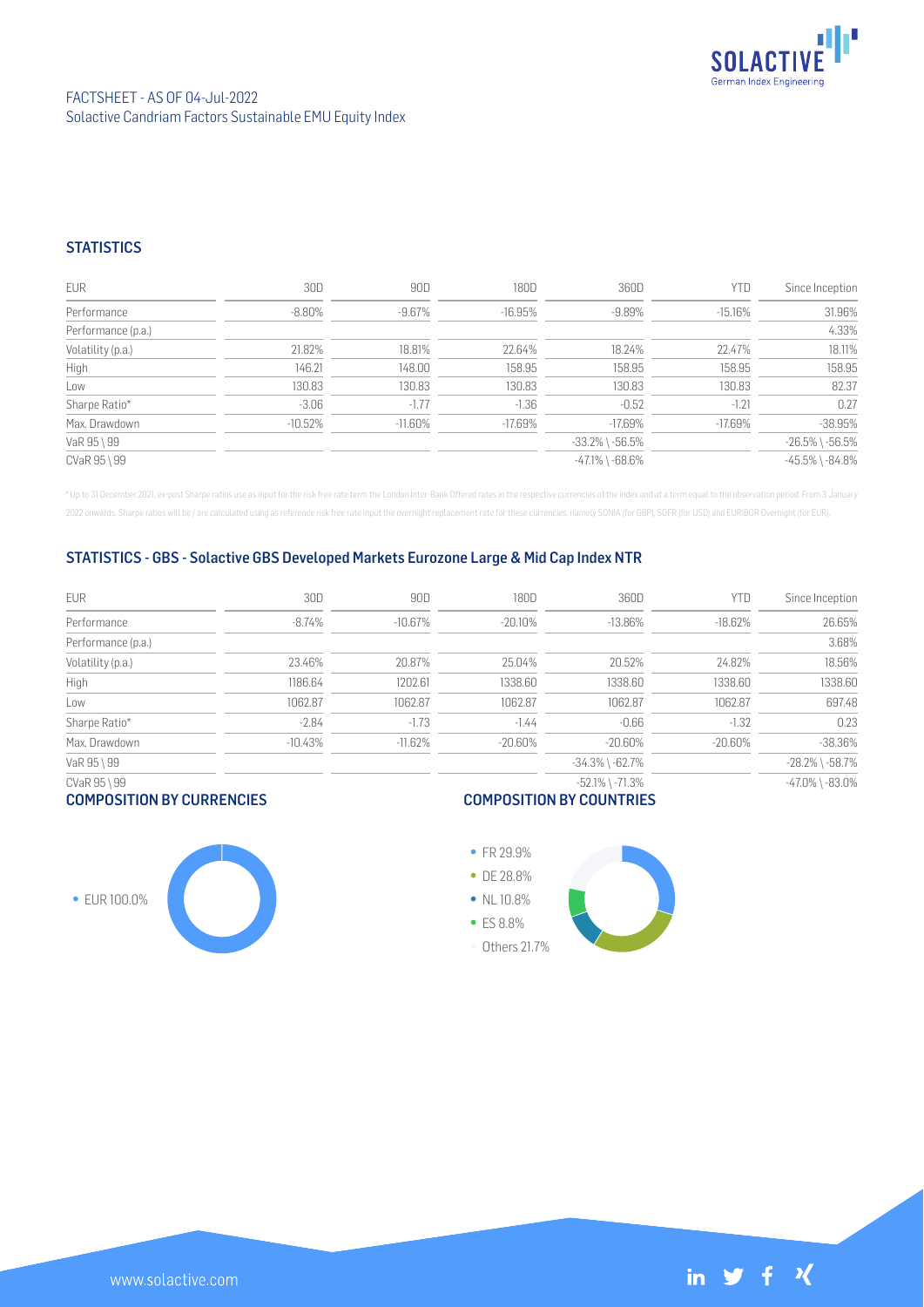

## TOP COMPONENTS AS OF 04-Jul-2022

| Company                            | Ticker                | Country   | Currency   | Index Weight (%) |
|------------------------------------|-----------------------|-----------|------------|------------------|
| VOLKSWAGEN AG PREE                 | VOW3 GY Equity        | DE        | <b>EUR</b> | 3.29%            |
| ALLIANZ SE                         | <b>ALV GY Equity</b>  | DE        | <b>EUR</b> | 2.97%            |
| DEUTSCHE TEI EKOM AG               | DTE GY Equity         | DE        | <b>EUR</b> | 2.48%            |
| BANCO BILBAO VIZCAYA ARGENTARIA SA | <b>BBVA SQ Equity</b> | ES        | <b>EUR</b> | 2.09%            |
| BAYERISCHE MOTOREN WERKE AG        | <b>BMW GY Equity</b>  | DE        | <b>EUR</b> | 2.08%            |
| AXA SA                             | CS FP Equity          | <b>FR</b> | <b>EUR</b> | 2.02%            |
| <b>BNP PARIBAS SA</b>              | <b>BNP FP Equity</b>  | <b>FR</b> | <b>EUR</b> | 1.98%            |
| SANOFI SA                          | <b>SAN FP Equity</b>  | <b>FR</b> | <b>EUR</b> | 1.89%            |
| ASSICURAZIONI GENERALI SPA         | G IM Equity           |           | <b>EUR</b> | 1.85%            |
| <b>TELEFONICA SA</b>               | <b>TEF SQ Equity</b>  | ES        | <b>FUR</b> | 1.72%            |